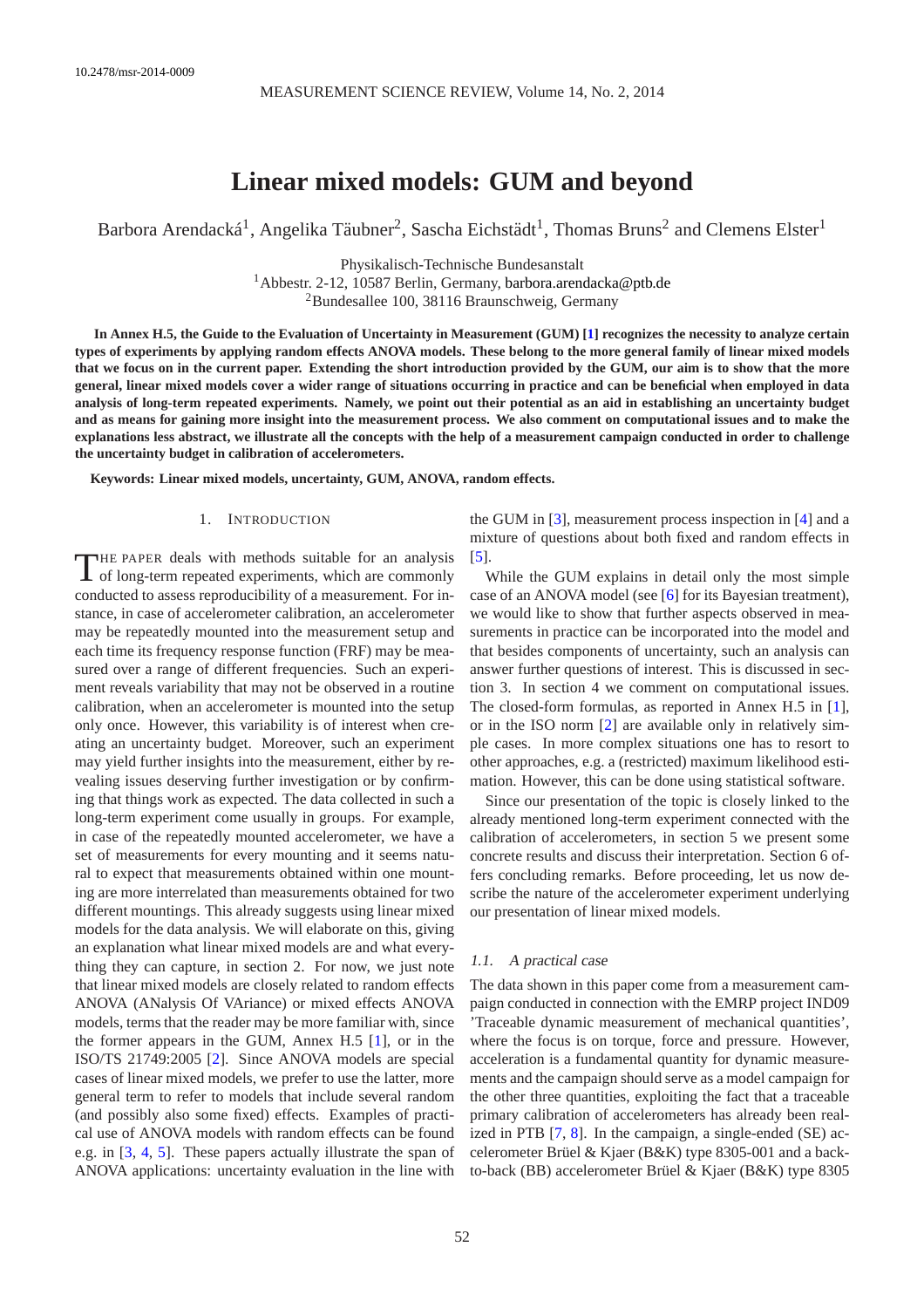<span id="page-1-0"></span>

Fig. 1: Amplitudes (in a.u.) of the FRF obtained for selected frequencies with a repeatedly mounted accelerometer ( $SE = single$ -ended, BB = back-to-back) and input acceleration determined with the interferometer in position  $90^\circ$ (\*) and  $0^\circ$ (·). The arrows indicate different variability observed due to random error (BB, 16000 Hz). Note that in order to show the finer patterns in fluctuations clearly, the y-axis scale varies between the plots.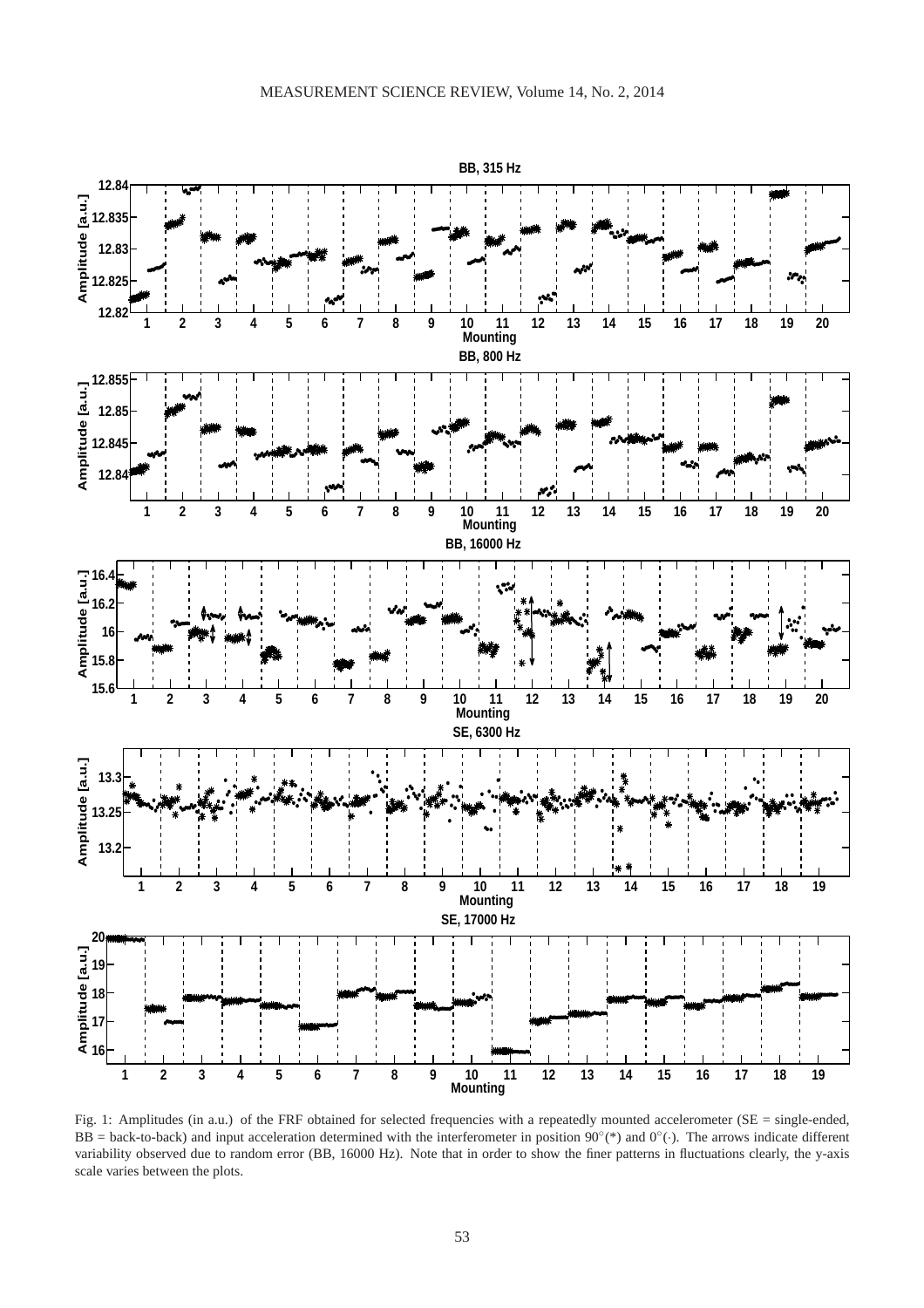were repeatedly (19 and 20 times, respectively) mounted into the measurement setup and values of the FRF were measured for a range of frequencies  $(10 Hz - 20 kHz)$  using a sinusoidal excitation of the system. The input acceleration was measured with a laser interferometer pointing its rays at two points on the top of the BB accelerometer and at two points next to the bottom of the SE accelerometer. In each case these two points lay on a line having two possible angles with a certain reference surface:  $0^\circ$  and  $90^\circ$ , which we will refer to as position 0° and position 90°. For each mounting, the FRF was measured 10 times in each position, amplitude and phase of the input and output signals being determined through a sine fit. The measurements were done within roughly 5 weeks with both accelerometers being mounted usually once on a given day. The order of the accelerometers on the given day was randomized, in order to avoid accidental bias, since comparison of relative standard uncertainties obtained for the two accelerometers was also of interest. Here, we will use only some parts of the measured data to show what features observed in reality may be captured by a linear mixed model and we will refer to the setup of the experiment when explaining the nature of the models. The repeated measurements for us will be always the repeatedly measured amplitudes of the FRF at a given frequency. Figure [1](#page-1-0) shows these for several chosen frequencies as obtained in the experiment. Each plot depicts a dataset that will be analysed separately.

### 2. LINEAR MIXED MODELS

#### <span id="page-2-0"></span>2.1. Basic ANOVA model

Looking at Fig. [1,](#page-1-0) it is clear that the simplest model of values varying randomly and independently around the measured quantity  $(y_{mpr} = \mu + \varepsilon_{mpr})$  is not really applicable to the data obtained in our long-term experiment. The fluctuations the observed amplitudes exhibit have a finer structure, which may be described by adding random and/or fixed effects to the simple model. Which effects might be considered stems from the nature of the experiment and the way of modeling it. In our case, we vary mounting of the accelerometer and position of the laser beams of the interferometer, so we can think of effects of position, mounting and their interaction, mounting-position. The *effect of mounting* will be modelled as random. This means that we assume that measurements obtained within one mounting are influenced by a common value, which changes randomly and independently from mounting to mounting. However, these effect sizes or levels are centered at zero and have a finite variance. The mounting effect includes all the uncontrollable external influences that may vary between the different mountings as well as any influences caused by small imprecisions in the mounting procedure. In contrast to mounting, the *effect of position* will be modelled as fixed. That means that the same value is supposed to influence the measurements whenever they are taken at position 0°, and similarly, one and the same value is manifested when position 90° is measured. The common assumption is that these values, the levels of the effect (i.e. the values of

the possible systematic biases for position  $0°$  and for position 90°) sum to zero. This is necessary for the model to be identifiable and it ensures that as a whole, the measured values still vary around the measured quantity. The position effect is considered as fixed since the two positions are well defined and can be repeatedly realized. The small discrepancies that may arise from every (manual) adjustment of the interferometer are then covered by the random *mounting-position effect*. That covers also other influences that may arise from the interaction of a given mounting and a given adjustment of the position, i.e. effects observed due to changing both mounting and position. The discrepancy of an actual measured value  $(y_{\text{mpr}})$  from the measured quantity  $(\mu)$  is modelled as a sum of the different effects and the model

$$
y_{mpr} = \mu + b_p + A_m + B_{mp} + \varepsilon_{mpr},
$$
  
\n
$$
m = 1, ..., 20; p = 0^{\circ}, 90^{\circ}; r = 1, ..., 10,
$$
  
\n
$$
b_{0^{\circ}} + b_{90^{\circ}} = 0,
$$
\n(1)

is summarized (with distributional assumptions) in Table [1.](#page-3-0)

The model in Table [1](#page-3-0) is a mixed effects ANOVA model. The unknown parameters to be estimated are  $\mu$ ,  $b_{0^\circ}$ ,  $b_{90^\circ}$ ,  $\sigma_M^2$ ,  $\sigma_{MP}^2$  and  $\sigma^2$ . Note that for the fixed effect the values of the effect levels are of interest  $(b_0, b_{90^{\circ}})$ , while in case of random effects the respective variances are in focus  $(\sigma_M^2, \sigma_{MP}^2)$ ,  $\sigma^2$ ). One can estimate also the realized values of the random effects if desired (e.g. the values of  $A_1, \ldots, A_{20}$ ). However, since these quantities are random, this is referred to as prediction in the literature (even though no future aspect is present).

Table [1](#page-3-0) shows also the distributional properties for the measurements implied by the model. The normal distribution comes from the fact that a sum of normally distributed, mutually independent random variables is again normally distributed. Further, if we arrange all the *ympr* in a vector, this would have a multivariate normal distribution with a certain mean vector (entries  $\mu + b_0$ <sup>o</sup> for observations in position 0<sup>°</sup> and  $\mu + b_{90°}$  for observations in position 90°) and a covariance matrix  $\Sigma$ . Unlike in the simple model with independent, identically distributed random errors,  $\Sigma$  in the model in Table [1](#page-3-0) is not diagonal. The observations are in a certain way correlated. This is not surprising, since, e.g. all amplitudes measured within one mounting are influenced by the same value of the mounting effect, which results in a positive correlation. Actually, the model in Table [1](#page-3-0) does not allow negative correlations at all. Namely, the correlation between amplitudes obtained within one mounting but at different positions is  $\frac{\sigma_M^2}{\sigma_M^2 + \sigma_{MP}^2 + \sigma^2}$ , while amplitudes obtained within the same combination of mounting and position have correlation  $\frac{\sigma_M^2 + \sigma_{MP}^2}{\sigma_M^2 + \sigma_{MP}^2 + \sigma^2}$ . Amplitudes obtained within different mountings are modelled as independent.

# <span id="page-2-1"></span>2.2. Extension - linear trend

The model in Table [1](#page-3-0) belongs to the ANOVA family. One speaks about an ANOVA model when the observations are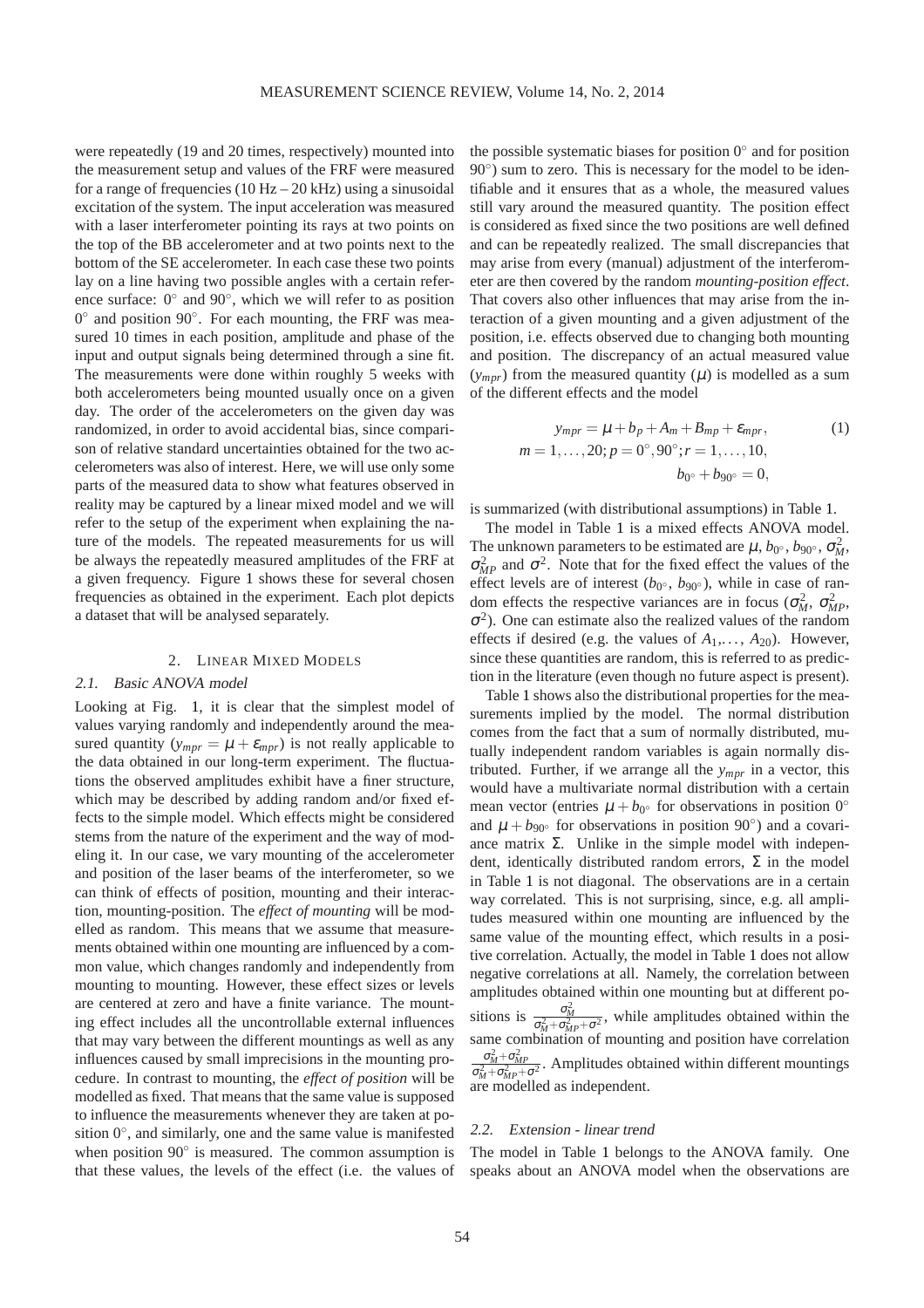<span id="page-3-0"></span>

| $\sim$ 116 $\mu$ 1<br> |        |                                                                                                                                                          |                                               |                                                                                                               |  |  |
|------------------------|--------|----------------------------------------------------------------------------------------------------------------------------------------------------------|-----------------------------------------------|---------------------------------------------------------------------------------------------------------------|--|--|
| Term                   | Random | Levels                                                                                                                                                   | Distribution                                  | Implications                                                                                                  |  |  |
| common mean            | no     | u.                                                                                                                                                       |                                               |                                                                                                               |  |  |
| position               | no     | $b_{0^\circ}, b_{90^\circ},$<br>$(b_{0^{\circ}} + b_{90^{\circ}} = 0)$                                                                                   |                                               | $y_{mpr} \sim N(\mu + b_p, \sigma_M^2 + \sigma_{MP}^2 + \sigma^2)$<br>(for correlations see text in Sec. 2.1) |  |  |
| mounting               | yes    | $A_1, \ldots, A_{20}$                                                                                                                                    | $A_m \sim N(0, \sigma_M^2)$ , iid             |                                                                                                               |  |  |
| mounting-position      | yes    | $B_{1,0^{\circ}}, B_{1,90^{\circ}}, \ldots,$<br>$B_{20,0^{\circ}}, B_{20,90^{\circ}}$                                                                    | $B_{mp} \sim N(0, \sigma_{MP}^2)$ , iid       | $\overline{y}_{mp} \sim N(\mu + b_p, \sigma_M^2 + \sigma_{MP}^2 + \sigma^2/10)$                               |  |  |
| random error           | yes    | $\mathcal{E}_{1,0^{\circ},1}, \ldots, \mathcal{E}_{1,90^{\circ},10}, \ldots,$<br>$\mathcal{E}_{20,90^{\circ},1}, \ldots, \mathcal{E}_{20,90^{\circ},10}$ | $\varepsilon_{mpr} \sim N(0, \sigma^2)$ , iid | $\overline{y}_{m}$ ~ $N(\mu, \sigma_M^2 + \sigma_{MP}^2/2 + \sigma^2/20)$                                     |  |  |

Model:  $y_{mpr} = \mu + b_p + A_m + B_{mp} + \varepsilon_{mpr}$ ,  $m = 1, ..., 20$ ;  $p = 0^{\circ}, 90^{\circ}; r = 1, ..., 10$ 

Table 1:  $y_{\text{mpr}}$  is the *r*th measured amplitude within the *m*th mounting at position p,  $\mu$  is the value of the amplitude of the FRF (i.e. the measured quantity),  $b_p$  is the fixed effect of the position,  $A_m$  denotes the random effect of mounting,  $B_{mp}$  the random effect of mountingposition, <sup>ε</sup>*mpr* the random error and iid stands for independent, identically distributed. All the random effects and random errors are assumed to be mutually independent. Shown are also the distributional implications of the model for the measured amplitude *ympr*, the average amplitude over one mounting-position combination  $\bar{y}_{mp}$  and the average amplitude taken over measurements obtained within one mounting  $\bar{y}_m$ . The latter average would be reported as the amplitude for the given frequency in a routine calibration.

simple sums of the different effects. Whenever the dependence is more complicated (but still linear in the effects), one calls the model a linear mixed model. For example, if we include a trend for observations obtained within each mountingposition, the model becomes

<span id="page-3-1"></span>
$$
y_{mpr} = \mu + b_p + cr + A_m + B_{mp} + C_{mp}r + \varepsilon_{mpr},
$$
  
\n
$$
m = 1, ..., 20; p = 0^{\circ}, 90^{\circ}; r = 0, ..., 9,
$$
  
\n
$$
b_{0^{\circ}} + b_{90^{\circ}} = 0,
$$
  
\n(2)

where the parameter *c* represents a common trend in the repeated measurements of amplitude for the given frequency and the random effect *Cmp* provides its modification for each mounting-position combination. We assume  $C_{mp} \sim$  $N(0, \sigma_{MP trend}^2)$ . The index *r* denoting the order of the measurement starts now from 0, which reflects the fact that we assume to start from the value of the measured quantity and observe a slight increase for the repetitions. That such an extended model may be useful when describing real measurements is supported by the amplitudes we observed at frequency 315 Hz, see Fig. [1.](#page-1-0) There, for most mounting-position combinations the repeatedly measured amplitudes exhibit a slight linear increase. Note that for the average over a mounting it now holds:

<span id="page-3-3"></span>
$$
\overline{y}_{m..} \sim N\left(\mu + c\overline{r}, \sigma_M^2 + \frac{\sigma_{MP}^2}{2} + \frac{\sigma_{MP trend}^2}{2}\overline{r}^2 + \frac{\sigma^2}{20}\right),\tag{3}
$$

where  $\bar{r} = \sum_{i=0}^{9} r/10$  and there is a systematic bias ( $c\bar{r}$ ) when the simple average  $\bar{y}_m$  is used as an estimate of the measured quantity.

## 2.3. Extension - heteroscedasticity

Other modification of the basic model supported by our data is related to the random error variability. The model in Table [1](#page-3-0) assumes that the fluctuations due to the random error have the same variance  $\sigma^2$ . This may be a good approximation for measurements at 800 Hz, see Fig. [1.](#page-1-0) However, looking at the amplitudes obtained at 16000 Hz, the variability

of measurements within the mounting-position combinations is rather different. Compare e.g. the fluctuations in mounting 12 at 90 $\degree$ , mounting 14 at 90 $\degree$  or mounting 19 at 0 $\degree$  with the fluctuations of the repeated measurements obtained within mounting 2 or 4 at either position. This can be incorporated into our model by allowing the variance of the random error to vary between the mounting-position combinations, i.e.

$$
\varepsilon_{1,0^{\circ},r} \sim N(0, \sigma_{1,0^{\circ}}^2), r = 1, ..., 10;
$$
  
\n
$$
\varepsilon_{1,90^{\circ},r} \sim N(0, \sigma_{1,90^{\circ}}^2), r = 1, ..., 10;
$$
  
\n...  
\n
$$
\varepsilon_{20,90^{\circ},r} \sim N(0, \sigma_{20,90^{\circ}}^2), r = 1, ..., 10.
$$

The number of parameters in the model is then increased by 39 in our case, 1 common  $\sigma^2$  is replaced by 40 (the number of mounting-position combinations) different variances:  $\sigma_{1,0}^2$ ,  $\sigma_{1,90^\circ}^2$ ,  $\sigma_{2,0^\circ}^2$ , $\sigma_{1,90^\circ}^2$ ,...,  $\sigma_{20,0^\circ}^2$ ,  $\sigma_{20,90^\circ}^2$ . In this case, for the average over a mounting we have:

<span id="page-3-4"></span>
$$
\overline{y}_{m..} \sim N\left(\mu, \sigma_M^2 + \frac{\sigma_{MP}^2}{2} + \frac{1}{4}\left(\frac{\sigma_{m0^{\circ}}^2}{10} + \frac{\sigma_{m90^{\circ}}^2}{10}\right)\right).
$$
 (4)

## 2.4. Extension - correlations

So far all the random effects and their levels were considered independent and the correlations between the measurements were induced only by the influence of the same effect level on several measured values. However, the model may be generalized by allowing correlations also between the random effects. For example, we may consider a model with only mountingposition effects, which would be however correlated within one mounting. This would allow, e.g. for the possibility of negative correlation between measurements at different positions within the same mounting.

## 3. BENEFITS

<span id="page-3-2"></span>As already mentioned, the GUM [\[1\]](#page-9-0) shows in Annex H.5 an instance where a random effects ANOVA model should be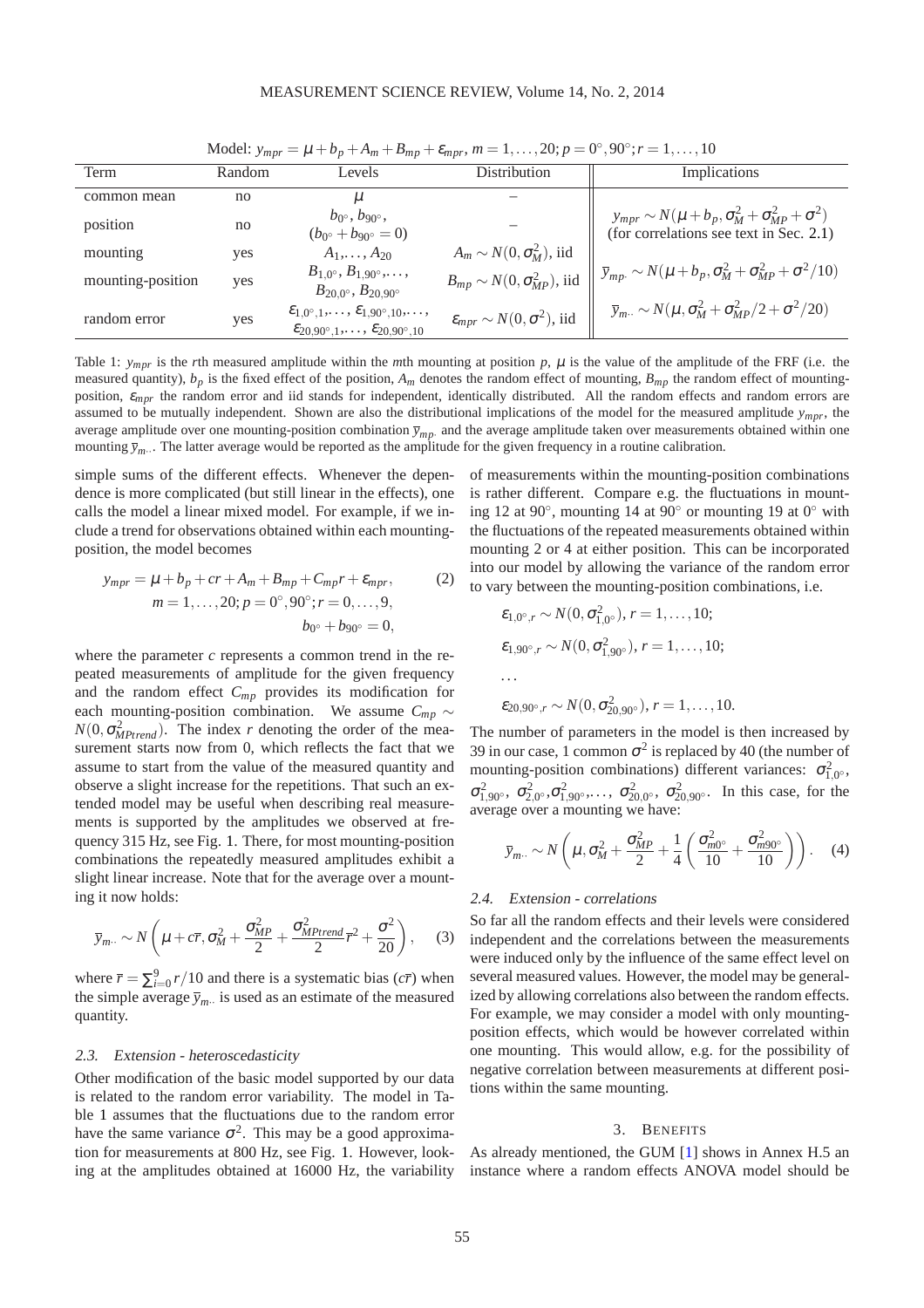employed for the analysis of measured data. Namely, the example deals with a Zener voltage standard calibrated against a stable voltage reference over a two-week period. The measurements are done repeatedly (5 times) on 10 different days. The statistical model underlying the analysis in [\[1\]](#page-9-0) is

<span id="page-4-0"></span>
$$
y_{dk} = \mu + A_d + \varepsilon_{dk}, \quad d = 1, ..., J(= 10), k = 1, ..., K(= 5),
$$
 (5)

where *ydk* is the *k*th measurement of the voltage on day *d*,  $A_d \sim N(0, \sigma_D^2)$  stands for a random effect of day and  $\varepsilon_{dk} \sim$  $N(0, \sigma^2)$  are the random errors. From the measurements, one wants to obtain the common mean,  $\mu$ , which is in this case the measured voltage, and the associated type A uncertainty. These values are, as stated in the GUM, not the final results of the calibration. Of course, the estimated value of  $\mu$  has to be compared with the stable voltage reference and the uncertainty has to be amended to include type B contributions. The voltage is estimated as the average over all measurements  $\bar{y}$ <sub>.</sub>. and since from [\(5\)](#page-4-0) we have  $\bar{y}$ . ~  $N(\mu, \sigma_D^2/J + \sigma^2/(JK))$ , it is straightforward to obtain the associated type A uncertainty, once the model is fitted to the data, i.e. the parameters are estimated:  $u_{\bar{y}_n} = \sqrt{\frac{y_n}{n}}$  $\hat{\sigma}_D^2/J + \hat{\sigma}^2/(JK)$  (the hats denote estimates). In the GUM notation,  $\hat{\sigma}^2$  is  $s_W^2$ ,  $\hat{\sigma}_D^2$  is  $s_B^2$  and the formula for the uncertainty may be compared with formulas (H.32) and (H.29) in [\[1\]](#page-9-0). If the calibration of accelerometers was always conducted with the accelerometer mounted repeatedly into the setup, we could proceed similarly as in the GUM, estimate the model parameters by fitting one of the models from the previous section to the measured amplitudes and report the estimated  $\hat{\mu}$  (the amplitude of the FRF at the given frequency) and its type A uncertainty (depending on the method of estimation). However, in our case  $\mu$  is not in the center of interest, since the experiment was not done with the aim to calibrate the given accelerometer. The aim was to assess the reproducibility of the calibration procedure. Thus we are primarily interested in the variance parameters  $\sigma_M^2$ ,  $\sigma_{MP}^2$ ,  $\sigma^2$ , also called variance components, since they decompose the overall variability into several separate sources. Considering this decomposition may be of interest in itself, since it provides further knowledge about the measurement process. For example, in the case reported in the GUM, Annex H.5 [\[1\]](#page-9-0), it is recommended that apparent day-to-day variability (i.e. larger positive value of  $\sigma_D^2$ ) should be a reason for investigation of its cause.

Coming back to our experiment with accelerometers, the variability due to mounting and mounting-position is not ob-served when the accelerometer is mounted only once<sup>[1](#page-4-1)</sup>, however, one would like to cover it in the overall uncertainty. If the variability due to these sources is considered inherent to the measurement setup, one can use the same values of  $\hat{\sigma}_M^2$ ,  $\hat{\sigma}_{MP}^2$ , coming from the long-term repeated experiment,

for results from future calibrations. Thus these variance components might be included as entries in an uncertainty budget. For a future calibration experiment, they would be type B components. Similarly, it is often the case that an uncertainty budget includes also a fixed term for the repeatability  $(\sigma^2$  in model in Table [1\)](#page-3-0), since this is considered a property of the measurement setup, see e.g. [\[9\]](#page-9-8), section 5.6. Examining results from a long-term repeated experiment using mixed linear models enables us to check whether the repeatability variance remains constant over time. This means examining whether a model with common  $\sigma^2$  fits the measurements well enough as compared to a model with, for example, different repeatability variances for each mounting-position combination. This assessment may be done by examining a plot of residuals obtained after the respective model is fitted, or by carrying out a likelihood ratio test comparing both fits (see e.g. [\[10\]](#page-9-9), p. 83). As a by-product, the revealed changes in the repeatability variance may trigger further investigations of the measurement setup.

Last but not least, fitting a mixed linear model to a longterm repeated experiment provides quantitative answers to questions about the fixed effects as well. For example, in our case we can determine the presence and size of the systematic bias between amplitudes measured at the two positions, or quantify the effect of neglecting a trend present in the measurements when calculating just a simple average of the amplitudes and reporting it as the final calibration result.

#### 4. HOW TO SQUEEZE THE NUMBERS OUT

In the previous two sections we have seen that data generated in a long-term repeated experiment exhibit a structured behaviour that can be modelled by linear mixed models. We have also pointed out what benefits such an analysis may bring regarding both the overall understanding of the measurement process and the establishment of an uncertainty budget. In this section we would like to discuss practical aspects of carrying out such an analysis, mentioning ways how the models can be fitted to particular data (i.e. how the estimates of the parameters may be obtained).

## <span id="page-4-2"></span>4.1. ANOVA table

Consider first the basic model in Table [1.](#page-3-0) In what follows, we will describe some apparently reasonable estimators for the unknown parameters:  $\mu$ ,  $b_0$ ,  $b_{90}$ ,  $\sigma_M^2$ ,  $\sigma_{MP}^2$ ,  $\sigma^2$ , which will establish a connection to the formulas stated in [\[1,](#page-9-0) [2\]](#page-9-1) and which in fact turn out to have also optimal statistical properties in this case (they have minimum variance among all unbiased estimators in their class (linear, quadratic respectively)), for details see [\[11\]](#page-9-10), pp. 129, 161.

•  $\hat{\mu}$ ,  $\hat{b}_{0^\circ}$ ,  $\hat{b}_{90^\circ}$ : It seems indeed natural to estimate the common mean  $\mu$  (the measured quantity) as the average over all measurements:  $\bar{y}$ <sub>…</sub>, and the position effect  $b_{0}$  ( $b_{90}$ °) as the difference between the average of all measurements at position  $0^{\circ}$  (90 $^{\circ}$ ) and the overall mean:

<span id="page-4-1"></span><sup>&</sup>lt;sup>1</sup>Strictly speaking, the component  $\sigma_{MP}^2$  could be estimated from measurements done within one mounting, but it would be like estimating a variance from two observations (within one mounting we have only two mountingposition combinations).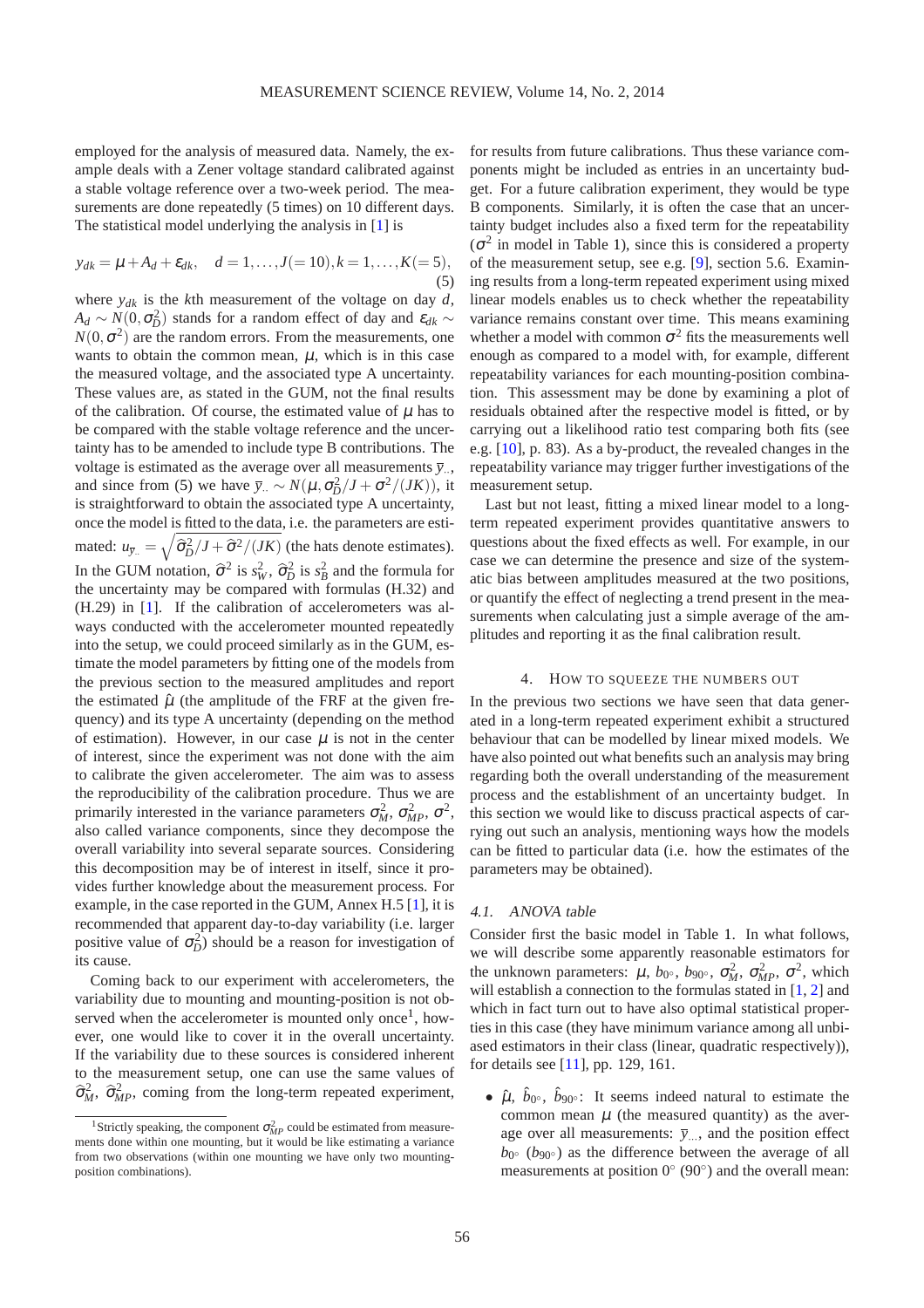$\overline{y}_{0^{\circ}}$ . –  $\overline{y}_{\cdots}$  ( $\overline{y}_{.90^{\circ}}$ . –  $\overline{y}_{\cdots}$ ). These are the (weighted) least squares estimators in the model, see [\[11\]](#page-9-10), p. 160.

- $\hat{\sigma}_M^2$ : Since measurements obtained for different mountings are modelled as independent and each mounting mean  $\bar{y}_m$  has the same distribution, see Table [1,](#page-3-0) their sampling variance  $S_M^2 = \frac{1}{20-1} \sum_{m=1}^{20} (\bar{y}_m - \bar{y}_m)^2$  esti-mates the variance from Table [1,](#page-3-0) i.e.  $\sigma_M^2 + \sigma_{MP}^2/2 + \sigma^2/20$ . Thus, if we had estimates  $\hat{\sigma}_{MP}^2$ ,  $\hat{\sigma}^2$  for  $\sigma_{MP}^2$  and  $\sigma^2$ , we could estimate the variance of the mounting effect,  $\sigma_M^2$ , as  $\hat{\sigma}_M^2 = S_M^2 - \hat{\sigma}_{MP}^2/2 - \hat{\sigma}^2/20$ .
- $\hat{\sigma}^2$ : Since within each mounting-position combination we have 10 repeated measurements, their sampling variability estimates the random error variance. We can thus obtain 40 estimates of the same quantity, namely, for each *mp* combination  $S_{mp}^2 = \frac{1}{10-1} \sum_{r=1}^{10} (y_{mpr} - \overline{y}_{mp})^2$ , where  $\bar{y}_{mp} = \frac{1}{10} \sum_{r=1}^{10} y_{mpr}$  is the average of measurements within one mounting-position combination. The random error (or the repeatability) variance may be then estimated as the average of the individual estimates, namely  $\hat{\sigma}^2 = S^2 = \frac{1}{20*2} \sum_{m=1}^{20} \sum_{p \in \{0^\circ, 90^\circ\}} S_{mp}^2$ .
- $\hat{\sigma}_{MP}^2$ : Before motivating the estimate for  $\sigma_{MP}^2$ , observe that the estimate for  $\sigma^2$  is based on fluctuations of the individual observations with respect to the mountingposition mean, and the estimate for  $\sigma_M^2$  on fluctuations of the mounting means with respect to the overall mean. The estimate of  $\sigma_{MP}^2$  should be then based on fluctuations of the mounting-position means. However, looking at such fluctuations with respect to the overal mean would not leave the mounting part of the variation, and thus  $\sigma_M^2$ , out. Thus we need to consider these fluctuations with respect to the overal mean adjusted for the position effect and the mounting effect:  $\mu_{mp}^{adj} = \bar{y}_{...} + (\bar{y}_{.p} - \bar{y}_{...}) + (\bar{y}_{m} - \bar{y}_{...}).$  So we calculate  $S_{MP}^2 = \frac{1}{(20-1)(2-1)} \sum_{m=1}^{20} \sum_{p \in \{0^\circ, 90^\circ\}} (\bar{y}_{mp} \mu_{mp}^{adj}$ )<sup>2</sup>, which can be rewritten in the more familiar form  $S_{MP}^2 = \frac{1}{(20-1)(2-1)} \sum_{m=1}^{20} \sum_{p \in \{0^\circ, 90^\circ\}} (\bar{y}_{mp} - \bar{y}_{\cdot p} - \bar{y}_{\cdot m} +$  $(\overline{y})^2$ .  $S_{MP}^2$  is an unbiased estimate for  $\sigma_{MP}^2 + \sigma^2/10$ , thus  $\widehat{\sigma}_{MP}^2 = \widehat{S}_{MP}^2 - \widehat{\sigma}^2/10.$

Before proceeding, note that the estimates  $\hat{\sigma}_M^2$  and  $\hat{\sigma}_{MP}^2$  may be negative. The common practice is to take this as an indication that the estimated variance is zero, i.e. the affected random effect is not present in the model. For a full discussion see [\[11\]](#page-9-10), p. 130.

## 4.2. Need for <sup>a</sup> general approach

The closed form formulas as stated above are the so called ANOVA estimators and the sums of squares  $S^2$ ,  $rS_{MP}^2$ ,  $rps_M^2$ are the mean sums of squares from the so called ANOVA table. These tables for a variety of ANOVA models can be found in [\[12\]](#page-9-11), the most common models are usually covered in standard statistical textbooks as well and these tables underlie the development in Annex H.5 of the GUM [\[1\]](#page-9-0) and the ISO norm [\[2\]](#page-9-1). Apart from the fact that one has to look up the form of the table for each type of the ANOVA models, these procedures are based on two other important assumptions and that is the balancedness of the model and common repeatability variance.

A model is balanced if we have the same number of repetitions on each level, i.e. in our case we have always two positions measured within each mounting and we have always 10 repeated measurements within each mounting-position combination. The importance of balancedness becomes clear when we consider that the estimates for the parameters described above are based on averages at different levels. If these averages are obtained from the same number of observations, combining them together is straightforward.

Even though one can usually plan a reproducibility experiment in this balanced way, there might be outliers observed and one may want to omit them from the analysis, ending up with a slightly unbalanced situation. For example, look at Fig. [1](#page-1-0) and the amplitudes measured at 6300 Hz. There seems to be some outliers in mounting 14, or one may consider all the measurements at position 90° in this mounting as strange. If such measurements were always discarded in the calibration, it would be reasonable to omit them from the reproducibility analysis as well. That would, however, lead to an unbalanced design - for mounting 14 we would have only measurements at one position. Use of formulas for a balanced case in a slightly unbalanced situation may not lead to completely unreasonable results, however, one should give it a serious consideration and the analysis becomes less straightforward. Especially, realization of statistical tests in such situations is more complicated (see e.g. [\[12\]](#page-9-11)).

Apart from the balancedness, the closed form formulas above are derived for models with a common repeatability variance in all groups. If this is not the case, e.g. we want to fit our data with the model from Table [1](#page-3-0) but with different random error variances for each mounting-position combination, the availability of closed form formulas for estimation is very limited. Similarly, if the model to be fitted is not a simple ANOVA model, but we want to consider trends (like e.g. in model [\(2\)](#page-3-1)) or some correlations between the effects, the closed form formulas are not available at all. Thus one has to consider more general approaches to fitting linear mixed models that are applicable in any situation. Such a universal method is the Maximum Likelihood (ML) or the REstricted(or REsidual) Maximum Likelihood (REML).

## 4.3. (Restricted) Maximum Likelihood

As already mentioned, any of the models in section [2](#page-3-0) implies a likelihood for our measured amplitudes, namely a multivariate normal distribution with a certain mean vector and a certain covariance matrix. By the ML method one then maximizes the likelihood in the parameters (e.g.  $\mu$ ,  $b_{0\circ}$ ,  $b_{90°}$ ,  $\sigma_M^2$ ,  $\sigma_{MP}^2$ ,  $\sigma^2$ ) that appear in the mean vector and the covariance matrix. The maximization is constrained, since  $b_{0^{\circ}} + b_{90^{\circ}} = 0$  and  $\sigma_M^2 \ge 0$ ,  $\sigma_{MP}^2 \ge 0$ ,  $\sigma^2 > 0$ . An alterna-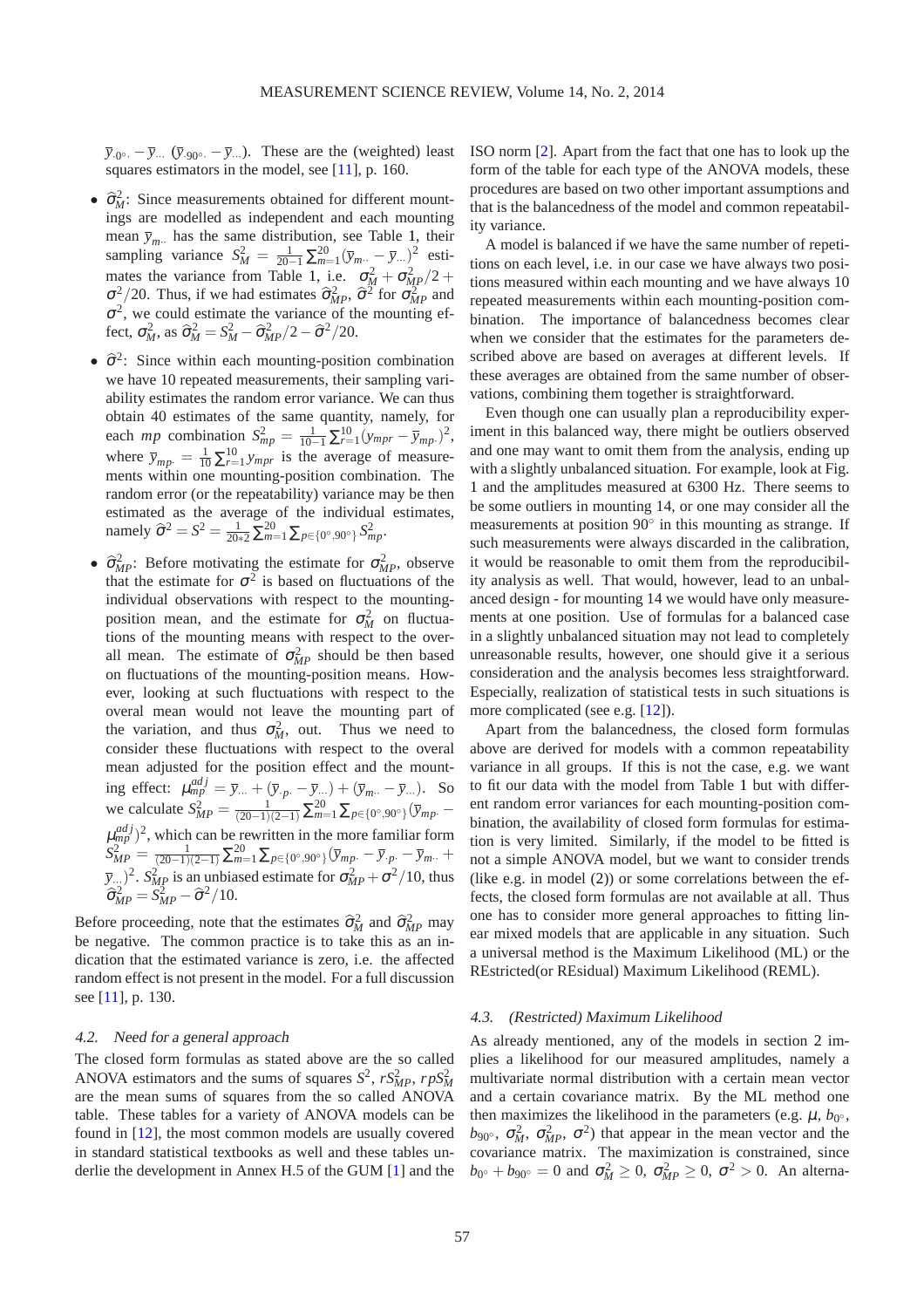## MEASUREMENT SCIENCE REVIEW, Volume 14, No. 2, 2014

<span id="page-6-0"></span>

|                       |                          | BB, 315 Hz                   | BB, 16000 Hz           | SE, 17000 Hz              |
|-----------------------|--------------------------|------------------------------|------------------------|---------------------------|
| $\mu$ :               | est.                     | 12.829                       | 16.023                 | 17.670                    |
| $b$ :                 | est. $(95\% \text{ CI})$ | $-0.0024(-0.0047, 0.000032)$ | 0.1131(0.0383, 0.1880) | $0.0510(-0.0226, 0.1245)$ |
| $\mathcal{C}$ :       | est. $(95\% \text{ CI})$ | 6.2e-5 $(5.4e-5.6.9e-5)$     |                        |                           |
| $\sigma_M$ :          | est. $(95\% \text{ CI})$ | $0.00076$ (4e-6,0.1467)      | $0(-)$                 | 0.7459(0.5362,1.038)      |
| $\sigma_{MP}$ :       | est. $(95\% \text{ CI})$ | 0.0036(0.0026, 0.0050)       | 0.1167(0.0931, 0.1462) | 0.1077(0.0776, 0.1496)    |
| $\sigma_{MP trend}$ : | est. $(95\% \text{ CI})$ | $1.5e-5$ (1e-5,2.4e-5)       |                        |                           |
| $\sigma_{mp}$ :       | range                    | $6e-5-5.1e-4$                | $0.0066 - 0.1198$      | $0.0055 - 0.0855$         |

Table 2: REML estimates for the different parameters in mixed linear models fitted to our data. CI stands for confidence interval as calculated by the software, 'est.' stands for estimate, '-' means the respective parameter was not considered in the model (e.g. for 16000 Hz no trend was considered). All the fitted models were heteroscedastic, *b* estimates the systematic difference between position 0° and 90°. 0 in the column for 16000 Hz is not a direct estimate from R, but the inspection of the likelihood showed that the maximum is attained at the border of the parametric space (for more details, see section [5.2.1\)](#page-7-0). In such a case, however, there is no automatic statement for the confidence interval.

tive is the REML method, which first fits the fixed effect part with a least squares fit and then the residuals are used for estimating the variance parameters. At the end, the fixed effects are reestimated by weighted least squares with weights derived from the estimated covariance matrix. The maximum likelihood part in the REML procedure is in the estimation of the variance components, since these are determined to maximize the likelihood of the residuals. The maximization is constrained in this case as well, the variance components are non-negative. It is advisable to use a statistical software both for the ML and the REML method. A useful reference in this context is [\[13\]](#page-9-12) explaining the model fitting with SAS, SPSS, Stata, R/S-plus, and HLM. While the optimization routines in general are not trivial, for certain groups of linear mixed models - without correlations between the random effects and with a common repeatability variance - one can obtain the ML/REML estimates also using an iterative algorithm based on the so-called Henderson's equations. See [\[11\]](#page-9-10), p. 278-286, or [\[14\]](#page-9-13) for the theory and procedure *mixed.m* on Matlab File Exchange [\[15\]](#page-9-14) for a MATLAB implementation. We note that an adjustment of the iterative algorithm to a case when the random error variances differ in the different groups of data is possible and we plan to report on it elsewhere.

Both the ML and the REML methods are accompanied by an asymptotic theory regarding the distribution of the estimators, which then enables carrying out statistical tests about or constructing confidence intervals for the parameters. One may worry about the validity of these tests for finite number of measurements (the theory operates with infinite datasets) and there exist lots of adjustments trying to improve the test performance in practice, see e.g. [\[14\]](#page-9-13). Moreover, in each concrete example, one may use a simulation to look closer at the quality of the tests. This is described in a simple way in [\[16\]](#page-9-15), Chapter 8. Another source of worry may be the assumption of normality, however, this seems to be acceptable in many practical situations, see e.g. the examples in [\[10\]](#page-9-9). The REML estimation is usually preferred, because in case of a balanced ANOVA model the results coincide with the results obtained from the closed form formulas from the ANOVA table (as long as these formulas yield positive estimates - i.e. estimates

from the parametric space), see [\[11\]](#page-9-10), p. 253. As already mentioned, in balanced models, these closed form formulas are not only intuitively appealing, but they are in a sense optimal, see section [4.1.](#page-4-2) Thus in these special models, REML yields better estimates of the variance components than ML. This feature is commonly described as accounting for the error due to estimation of fixed effects, and it is assumed to carry over to more general models.

*Remark 1.* As to the estimation of fixed effects, there are usually some constraints of the type  $b_{0}$ <sup> $\circ$ </sup> +  $b_{90$ <sup> $\circ$ </sup> = 0. In our case, a possible way how to take these into account is to replace  $b_{0}$  by  $b/2$  and  $b_{90}$  by  $-b/2$ , for some *b*. This *b* then represents the systematic difference between position 0° and 90°, which we may be directly interested in. (Interpretation of  $\mu$  remains unchanged.) And we have to estimate only  $\mu$  and  $b$ and the variance components in the fitting procedure, instead of formally:  $\mu$ ,  $b_{0^\circ}$ ,  $b_{90^\circ}$  and the variance components.

## 5. RESULTS AND THEIR INTERPRETATION

Table [2](#page-6-0) shows results of fitting mixed linear models to amplitudes of the FRF at 315 Hz, 16000 Hz and 17000 Hz. The estimates were obtained by REML method using function *lme()* in the library *nlme* in R.

### 5.1. Diagnostics

Since application of any fitting procedure to any data yields some numerical results, before interpreting the estimated values or applying statistical tests, one should check whether the fitted model seems plausible for the data. By this we mean to check whether the assumptions we made do not appear to be in sharp conflict with the data. There exist lots of different graphical diagnostic tools, exploring different aspects of the mixed linear model, and we will show here only a few examples. For a more extensive treatment see [\[13,](#page-9-12) [16,](#page-9-15) [10\]](#page-9-9).

The first to check are the residuals. A software usually offers a possibility to calculate normalized residuals, which correspond to normalized random errors. These should follow the standardized normal distribution and be independent. The residuals can be plotted against the fitted values or against the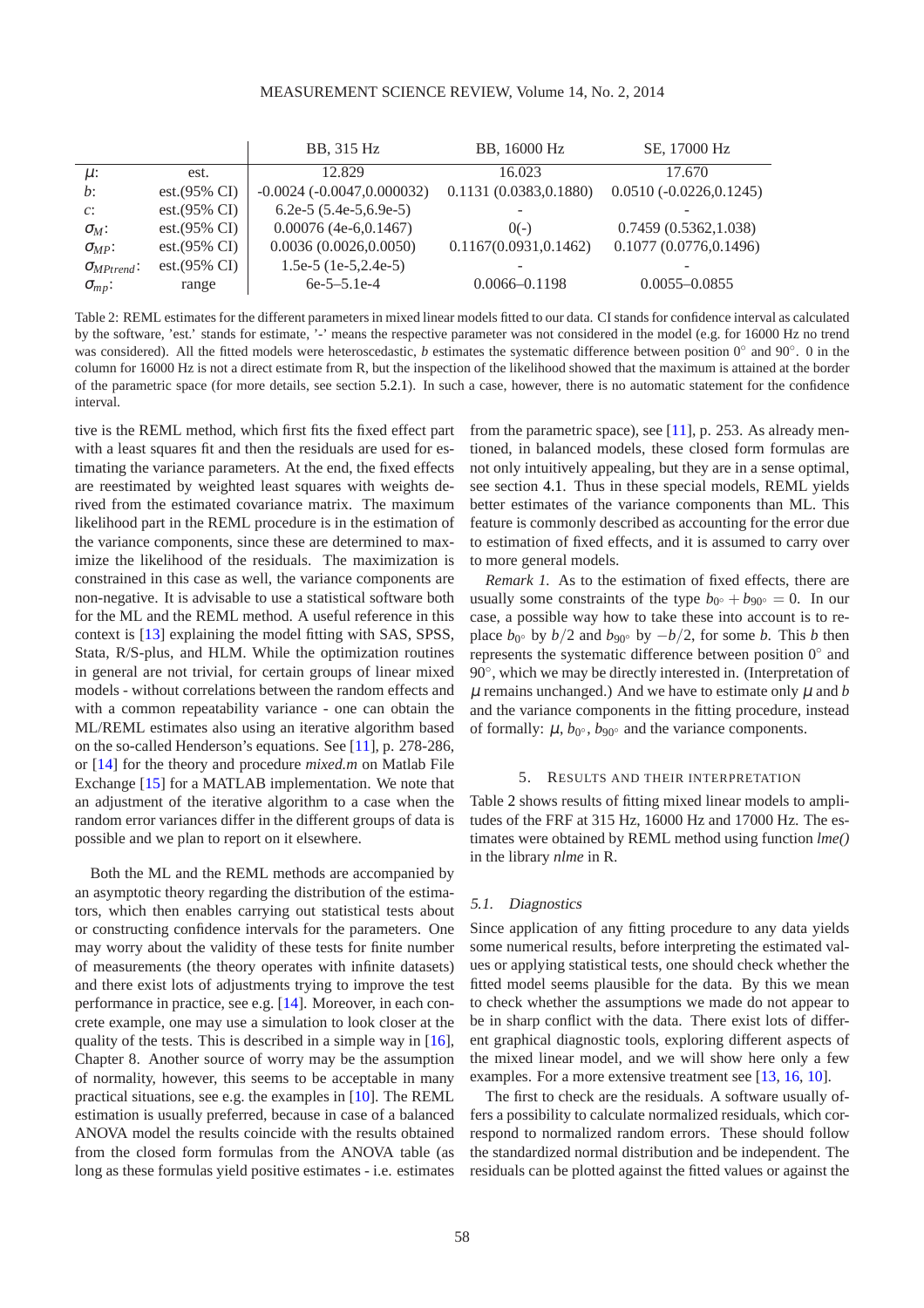<span id="page-7-1"></span>

Fig. 2: Normalized residuals from fitting a mixed model with the same variance for all random errors (left) and a mixed model assuming different variances within mounting-position groups (right) to amplitudes at 16000 Hz for the back-to-back accelerometer. The middle plot shows a random sample from a standardized normal distribution for a better comparison.

index of measurement, the plots can be further subdivided according to the groups that appear in the model. What should not be visible in these plots are systematic trends or unequal variability in the values. The first would suggest that there are some systematic influences left out of our model (and thus we might think of extending the fixed effects part), the latter would suggest that our assumption about the variances for random errors has to be adjusted. For example, Fig. [2](#page-7-1) shows normalized residuals from fitting a homoscedastic model (the same variance for all random errors) to the data from the backto-back accelerometer at 16000 Hz. It is immediately clear, that under our assumptions (i.e. in our model), the normalized residuals do not have the same variability, contrary to what is expected. A model allowing for different variances in individual groups captures the data better. Besides visual comparison of residuals, the two models can be compared using a likelihood ratio test as well. In this test the maximum of the (restricted) likelihood in both models is compared and lack of difference would suggest that adopting the more complicated model is not necessary. In R the test can be done using function *anova()* (library *nlme*). For 16000 Hz, the likelihoods are 757.33 and 974.06 for the homoscedastic and the heteroscedastic model, respectively, and the accompanying pvalue is less than 0.0001, supporting the conclusion that the heteroscedastic model is better suited.

The normality assumption may be checked by looking at a quantile-quantile plot. It plays a role when interpreting outcomes of statistical tests, since in case of serious violation of normality, the reported p-values may be misleading. Maximizing normal likelihood in order to estimate the parameters may then become questionable, too.

Second, we should look at the predicted random effects. We assume that random effects are normally distributed and (depending on the model) independent. The normality assumption may be checked by the quantile-quantile plots, plotting the effects against each other might help to discover correlations that are actually not present in the model. Take, for example the 315 Hz measurements. Figure [3](#page-8-0) shows a quantile-quantile plot for the predicted mounting-position ef-

fects, *Bmp*, which does not indicate a violation of normality. The other plots are trying to discover a violation of the independence assumption. Plotting predicted *Cmp* values against the predicted  $B_{mp}$  might have revealed some correlation between the mounting-position effects and the random trend effects, which are, however, assumed to be independent. The scatter plot of pairs  $(B_{m0^{\circ}}, B_{m90^{\circ}})$  might have revealed a dependence within the mounting-position effects, which would again violate our assumptions.

For both 315 Hz and 16000 Hz, the described diagnostic tools do not indicate a serious problem with the assumed model. Checking the fit for the amplitudes at 17000 Hz and single-ended accelerometer, mounting 1 and 11 would be suggested as possibly outlying. In addition, there seems to be some correlation between the  $B_{mp}$  effects within one mounting. This may suggest considering an alternative model without the mounting effect and with correlated  $B_{m0^{\circ}}, B_{m90^{\circ}}$ for a common *m*. Then we would get  $\hat{\sigma}_{MP} = 0.7537$  and  $corr(B_{m0^{\circ}},B_{m90^{\circ}})=0.98.$ 

### 5.2. Interpretation and use

Let us now have a look at the results in Table [2.](#page-6-0)

## <span id="page-7-0"></span>**5.2.1. Effect of mounting**

Looking at the estimated variability for the mounting effect for 315 Hz (BB accelerometer), we see that the value is low compared to the mounting-position variability and in addition, it is accompanied with a confidence interval stretching over several orders of magnitude. This, according to [\[10\]](#page-9-9), p.27, usually indicates problems with the model definition, in our case it suggests that the mounting effect may be redundant. This is further supported by comparison of the maximum of likelihoods for model with (2690.314) and without the mounting effect (2690.296), which are practically identical. (Formally testing that a certain random effect is not present in the model requires some caution, since the p-values reported by *anova()* in R tend to be larger than the true p-values, see [\[10\]](#page-9-9), p. 87.)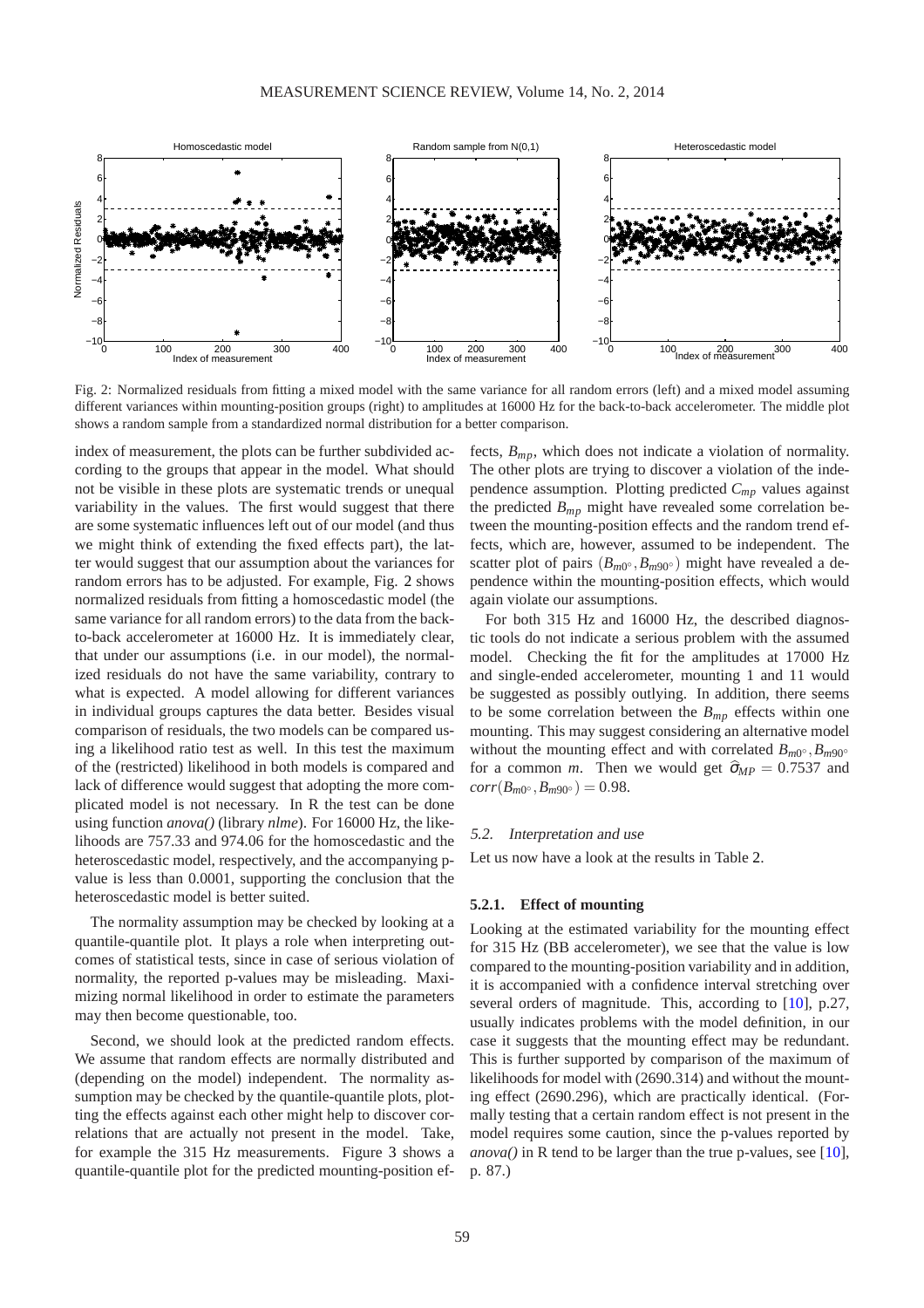<span id="page-8-0"></span>

Fig. 3: Left: Quantile-quantile plot of the predicted mounting-position effects (*Bmp*). Not to violate the assumption of normality, the plot should be close to linear. Middle: Scatter plot of mounting-position effects at position 90° against these effects at position 0° not showing any obvious correlation. Right: Scatter plot of mounting-position effects *Bmp* against the predicted sizes of random trends *Cmp*, again without any obvious correlation.

The situation is similar for 16000 Hz (BB accelerometer). When trying to fit a model with mounting effect, the *lme()* function had problems achieving convergence when searching for the maximum of the restricted likelihood. An inspection of the restricted likelihood showed that the maximum is likely to be attained at the border of the parametric space, i.e. for  $\sigma_M$ 0, which again suggests that the mounting effect is negligible.

The only case showing a dominant common effect for measurements obtained within one mounting was the case of amplitudes measured at 17000 Hz with the SE accelerometer. The common effect within each mounting is actually observable also from Figure [1,](#page-1-0) where all measurements within one mounting are strongly shifted in the same direction. This frequency is, however, known to be the transverse resonance frequency of the accelerometer, which is reflected also in the huge variability of the repeated measurements. As such, it is not reported in a calibration certificate and we mention it only to demonstrate a span of possible results from fitting a mixed linear model to repeated measurements.

## **5.2.2. Effect of mounting-position**

For both 315 Hz and 16000 Hz the mounting-position effect  $(\sigma_{MP})$  dominates the variability. This may not be surprising, considering that the position of the interferometer is each time manually adjusted. However, the analysis does not exclude that this effect has also contributions coming from a combination of mounting and position. Unlike the mounting effects, these are then independent between the positions.

### **5.2.3. Uncertainty budget**

As mentioned in section [3,](#page-3-2) by fitting a mixed linear model to measurements obtained in a reproducibility experiment we can assess contributions to the uncertainty budget. In our case, the uncertainty budget would be created for a result of a calibration, in which an accelerometer is mounted into the setup and its frequency response function is measured at several frequencies. Taking amplitude at a certain frequency as an example, one would repeatedly (let's say 10 times) determine

the amplitude with interferometer at position  $0^\circ$  and at position 90 $^{\circ}$ . Then the average amplitude,  $\bar{y}_m$ ..., will be reported as the final result. Consider as an example the measurements at 315 Hz. The formula for the uncertainty observed directly in the long-term experiment, combining [\(3\)](#page-3-3) and [\(4\)](#page-3-4), is

<span id="page-8-1"></span>
$$
u_{\bar{y}_{m..}} = \sqrt{\sigma_M^2 + \frac{\sigma_{MP}^2}{2} + \frac{\sigma_{MP trend}^2}{2}\bar{r}^2 + \frac{1}{4}\left(\frac{\sigma_{m0^\circ}^2}{10} + \frac{\sigma_{m90^\circ}^2}{10}\right)}.
$$
(6)

As already discussed in section [3,](#page-3-2) considering the variability due to mounting and mounting-position (including the random trend) inherent to the experiment, we may use the estimated values in the formula [\(6\)](#page-8-1) also for future measurements. The random error variability (or repeatability),  $\sigma_{m0^{\circ}}^2$ ,  $\sigma_{m90^{\circ}}^2$ , may be obtained in each calibration for each position as the sampling variance of the repeated measurements. The other option is to observe that even though the variability of the random error varies, it does not cause much difference in the final expression for the uncertainty [\(6\)](#page-8-1) and thus in practice we may consider some fixed value for it. For the measurements at 315 Hz, [\(6\)](#page-8-1) equals 0.00266 when calculated with  $\sigma_{m0^{\circ}} = \sigma_{m90^{\circ}} = 6.5e - 5$ , as well as when calculated with  $\sigma_{m0^{\circ}} = \sigma_{m90^{\circ}} = 5.1e - 4$ , which are the minimal and maximal random error variabilities observed in the experiment. In future calibrations we just have to check that the repeated measurements do not exhibit variability that is substantially different from what we observed in the reproducibility experiment.

For a comparison, uncertainty of 0.00266 corresponds to a relative uncertainty of 0.021 % (0.00266/12.829, see Table [2\)](#page-6-0), which constitutes 21 % of the overall relative uncertainty that would be calculated according to the current uncertainty budget. This was considered satisfactory.

## **5.2.4. Fixed effects**

Last but not least, let us look at the estimates of the fixed effects. The parameter *b* estimates the systematic difference between the amplitudes measured with interferometer at positions 0° and 90°. This is accelerometer specific and not of